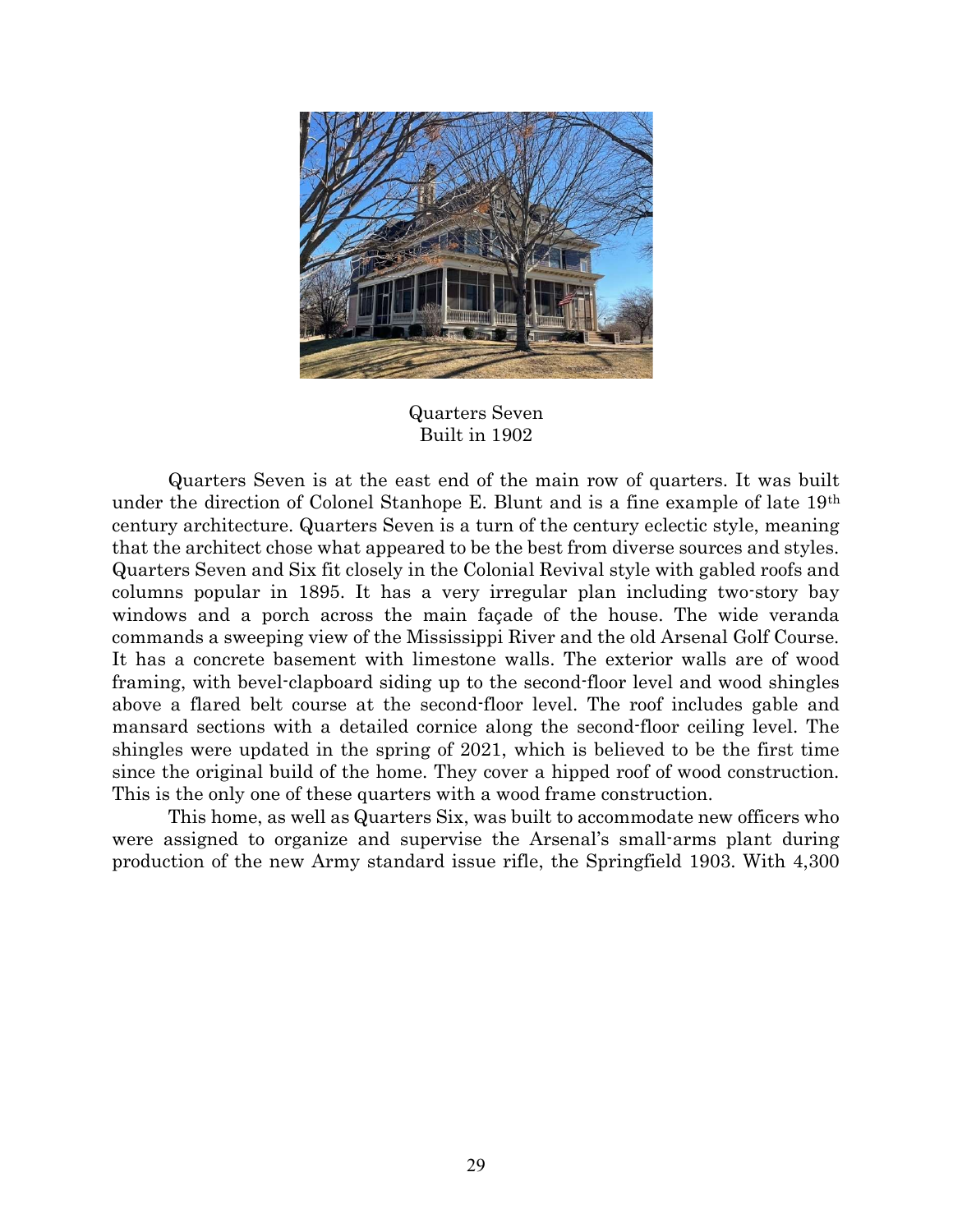square feet of living space, Quarters Seven has a more relaxed charm about it than the other quarters along the North Shore. There is a wide porch that surrounds the front and left sides of the house which are supported by Doric Columns.

 The main entrance way has a double entryway. The outside glass doors are now painted white and there is a small vestibule. The front doors are walnut with intricate carving below the windows. In the spacious foyer, there is a small alcove with a U-shaped seat by the window which covers a firewood box. The inside doorway directly opposite the front door is crowned with a delicate, curved, and detailed wood scroll work done on the Arsenal during the early 1900s. Over the years, the foyer's oak paneling, molding, and banister on the main staircase have been painted white. The original chandelier has been replaced. Beautiful, beveled glass above the front door and windows throughout the house gives added brightness during sunny days. You can glimpse the other rooms from the foyer. Above the main entrance door is a leaded beveled glass window.

There are bay windows in both the den and living room and a blue tiled fireplace and hearth in the living room. The double mantel is supported by beautifully carved double Gothic Columns in the corner of the living room. This fireplace shows detail work in the columns and mantel. The brass andirons and ornate brass fender were made at the Arsenal. There is an intricately detailed brass insert that frames the blue tile around the opening of the fireplace.

The den has a unique corner fireplace. This spectacular fireplace was built with terra-cotta colored brick. The top of this corner fireplace has brick set in an Egyptianstyle design. The unusual color and style make this fireplace a valuable addition to this home. There is a similar smaller version in the library of Quarters One. The fireplace screen was made by Arsenal craftsmen.

Three large windows at the end of the dining room include a middle window that was a door leading to the porch. Above the middle window is an elegant, beveled glass window with a commanding view of the Mississippi River. The original chandelier has been replaced. The oval table by the windows and the buffet sideboard are pieces that remain in the house.

 The dining room leads to a laundry room and large butler's pantry with builtin cabinets. A storage area with cabinets, shelves, and a half bath are off the butler's pantry. The large kitchen in the back of the house leads to a small porch with columns. The rear staircase or servant's staircase is off the kitchen.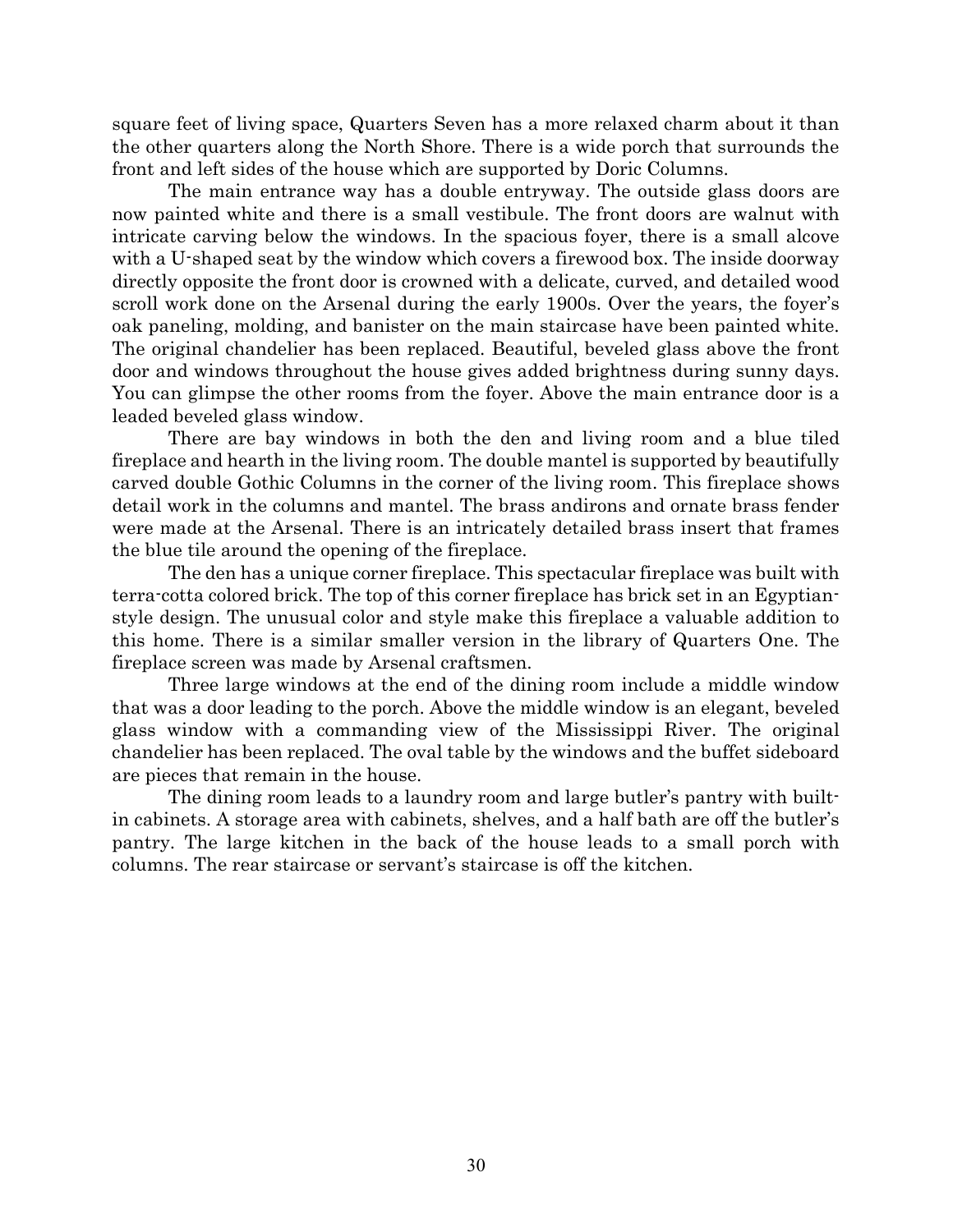The grand main staircase leading to the second floor has three intermediate landings. The stairs, newel post, and baluster were light oak; however, only the stairs remain natural. The others have been painted white. The staircase has an elaborate turned oak baluster with six oak newel posts with denticulate caps. Two glass windows line the staircase walls and at the top of the stairs is a large window with diamond-pattern woodwork.

 The upstairs has four large bedrooms, three bathrooms, and a small sewing room. There is a large bathroom off the master bedroom. Down the hall from the master bedroom is another large bedroom. Both the master bedroom and second large bedroom contain bay windows with a center large window which has a decorative, oval-shaped wood design and two small flanking windows with an elongated diamond-shaped wood design. All the upstairs windows have the decorative diamondshaped pattern in the upper windows. The second large bedroom has a great view of the Mississippi River. It is joined to a third bedroom by a shared bathroom. There is a fourth bedroom with a bathroom which was originally the servant's room. The home has a large unfinished attic with a ladder that goes to a lookout point on the roof.

 The doorknobs on most of the doors are oval and are either made of copper or brass. They are elaborate in detail with designed plates behind the doorknobs. The same pattern is on the window handles throughout the house.